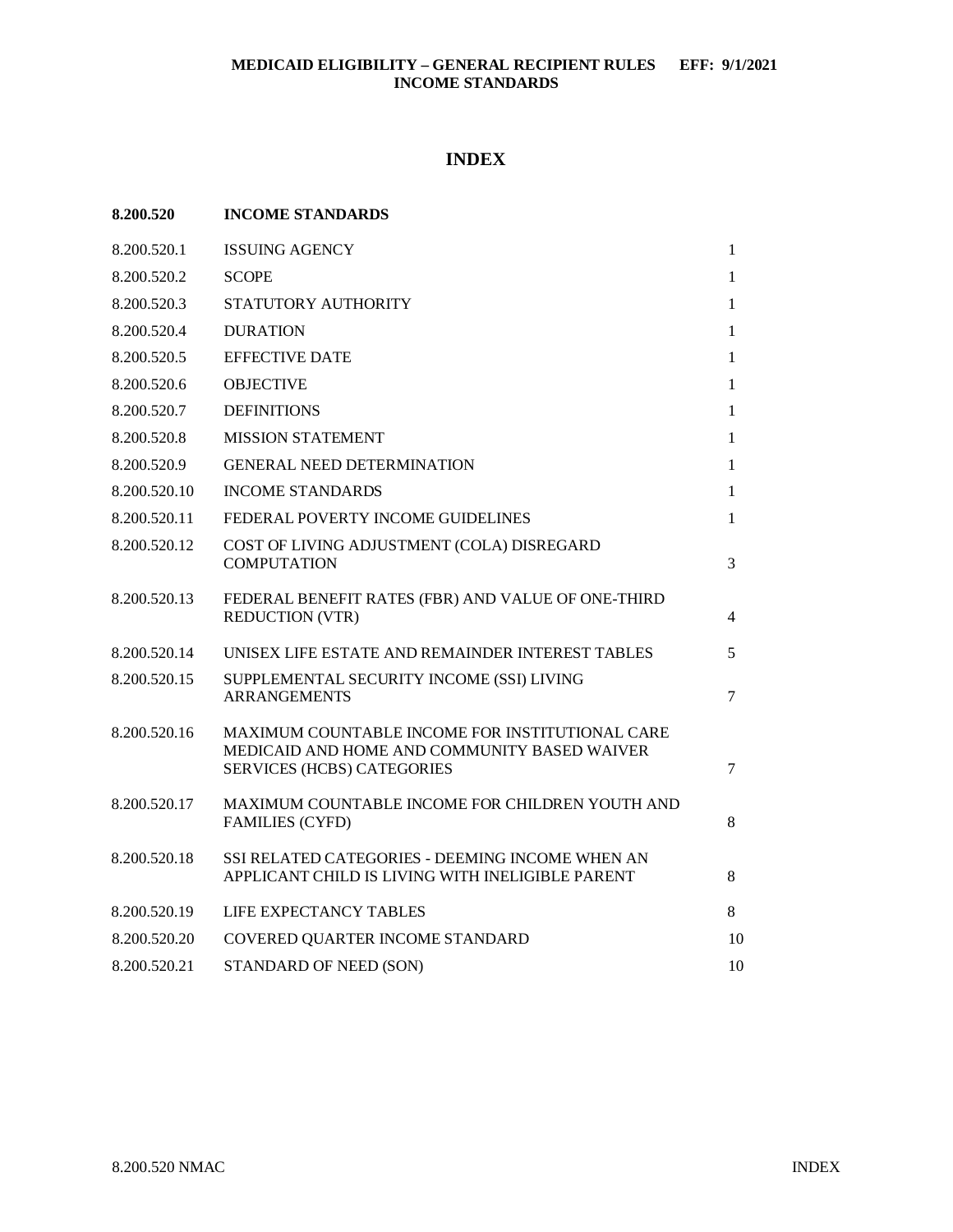## **TITLE 8 SOCIAL SERVICES CHAPTER 200 MEDICAID ELIGIBILITY - GENERAL RECIPIENT RULES INCOME STANDARDS**

<span id="page-1-0"></span>**8.200.520.1 ISSUING AGENCY:** New Mexico Human Services Department (HSD). [8.200.520.1 NMAC - Rp, 8.200.520.1 NMAC, 8/28/2015]

<span id="page-1-1"></span>**8.200.520.2 SCOPE:** The rule applies to the general public.  $[8.200.520.2 \text{ NMAC} - \text{Rp}, 8.200.520.2 \text{ NMAC}, 8/28/2015]$ 

<span id="page-1-2"></span>**8.200.520.3 STATUTORY AUTHORITY:** The New Mexico medicaid program and other health care programs are administered pursuant to regulations promulgated by the federal department of health and human services under Title XIX of the Social Security Act as amended or by state statute. See Section 27-1-12 et seq. NMSA 1978.

[8.200.520.3 NMAC - Rp, 8.200.520.3 NMAC, 8/28/2015]

<span id="page-1-3"></span>**8.200.520.4 DURATION:** Permanent. [8.200.520.4 NMAC - Rp, 8.200.520.4 NMAC, 8/28/2015]

<span id="page-1-4"></span>**8.200.520.5 EFFECTIVE DATE:** August 28, 2015, unless a later date is cited at the end of a section. [8.200.520.5 NMAC - Rp, 8.200.520.5 NMAC, 8/28/2015]

<span id="page-1-5"></span>**8.200.520.6 OBJECTIVE:** The objective of this rule is to provide specific instructions when determining eligibility for the medicaid program and other health care programs. Generally, applicable eligibility rules are detailed in the medical assistance division (MAD) eligibility policy manual, specifically 8.200.400 NMAC, *General Medicaid Eligibility*. Processes for establishing and maintaining MAD eligibility are detailed in the income support division (ISD) general provisions 8.100 NMAC, *General Provisions for Public Assistance Programs*. [8.200.520.6 NMAC - Rp, 8.200.520.6 NMAC, 8/28/2015]

### <span id="page-1-6"></span>**8.200.520.7 DEFINITIONS: [RESERVED]**

<span id="page-1-7"></span>**8.200.520.8 MISSION STATEMENT:** To transform lives. Working with our partners, we design and deliver innovative, high quality health and human services that improve the security and promote independence for New Mexicans in their communities.

[8.200.520.8 NMAC - Rp, 8.200.520.8 NMAC, 8/28/2015; Repealed/E, 4/1/2016; A/E, 8/11/2020]

<span id="page-1-8"></span>**8.200.520.9 GENERAL NEED DETERMINATION:** To be medical assistance division (MAD) eligible, an applicant or a re-determining eligible recipient must meet specific income and as applicable, resource standards. [8.200.520.9 NMAC - Rp, 8.200.520.9 NMAC, 8/28/2015]

<span id="page-1-9"></span>**8.200.520.10 INCOME STANDARDS:** This part contains the federal income poverty rate tables for use with all eligibility categories, cost of living (COLA) disregard calculations and other applicable income tables. [8.200.520.10 NMAC - Rp, 8.200.520.10 NMAC, 8/28/2015]

# <span id="page-1-10"></span>**8.200.520.11 <b>FEDERAL POVERTY INCOME GUIDELINES:**<br>A. One hundred percent federal poverty limits (FPI.):

One hundred percent federal poverty limits (FPL):

| Size of budget group | FPL per month |
|----------------------|---------------|
|                      | \$1,074*      |
| 2                    | $$1,452*$     |
| 3                    | \$1,830       |
| 4                    | \$2,209       |
| 5                    | \$2,587       |
| 6                    | \$2,965       |
|                      | \$3,344       |
| 8                    | \$3,722       |
|                      |               |

Add \$378 for each additional person in the budget group.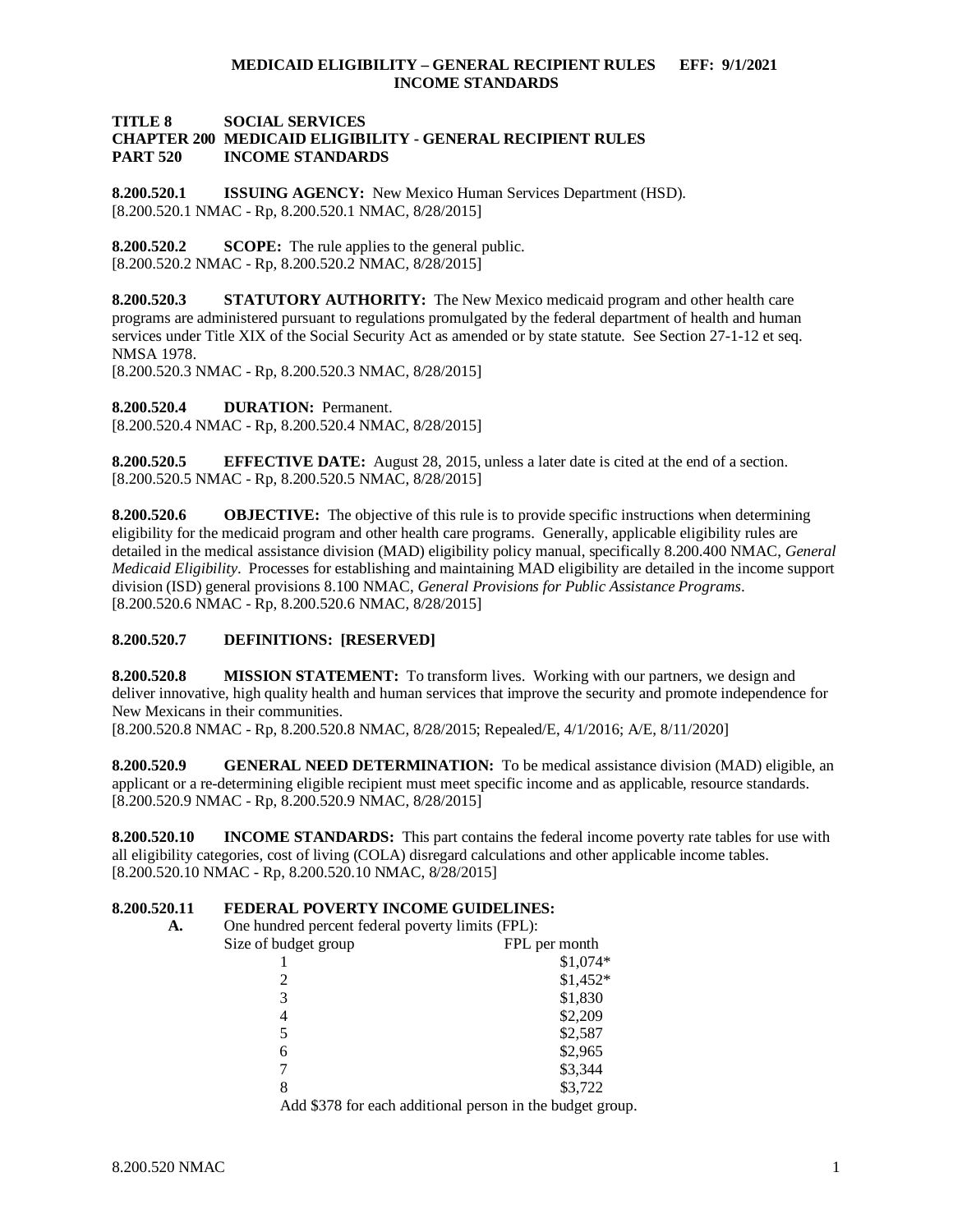\*FPL must be below 100% for an individual or couple for qualified medicare beneficiary

(QMB) program.

**B.** One hundred twenty percent FPL: This income level is used only in the determination of the maximum income limit for specified low income medicare beneficiaries (SLIMB) applicants or eligible recipients. Applicant or eligible recipient Amount

| Individual | At least \$1,074 per month but no more than \$1,288 per month.                         |
|------------|----------------------------------------------------------------------------------------|
| Couple     | At least \$1,452 per month but no more than \$1,742 per month.                         |
|            | For purposes of this eligibility calculation, "couple" means an applicant couple or an |

applicant with an ineligible spouse when income is deemed.

| C. | One hundred thirty-three percent FPL: |               |
|----|---------------------------------------|---------------|
|    | Size of budget group                  | FPL per month |
|    |                                       | \$1,428       |
|    |                                       | \$1,931       |
|    |                                       | \$2,434       |
|    |                                       | \$2,938       |
|    |                                       | \$3,441       |
|    | 6                                     | \$3,944       |
|    |                                       | \$4,447       |
|    |                                       | \$4,950       |
|    |                                       |               |

Add \$503 for each additional person in the budget group.

**D.** One hundred thirty-five percent FPL: This income level is used only in the determination of the maximum income limit for a qualified individual 1 (QI1) applicant or eligible recipient. For purposes of this eligibility calculation, "couple" means an applicant couple or an applicant with an ineligible spouse when income is deemed. The following income levels apply:<br>Applicant or eligible recipie

| Applicant or eligible recipient |            | Amount                                                         |
|---------------------------------|------------|----------------------------------------------------------------|
|                                 | Individual | At least \$1,288 per month but no more than \$1,449 per month. |
|                                 | Couple     | At least \$1,742 per month but no more than \$1,960 per month. |
| $\sim$ $\sim$                   |            |                                                                |

**E.** One hundred eighty-five percent FPL:

|    | Size of budget group                                      | FPL per month |
|----|-----------------------------------------------------------|---------------|
|    |                                                           | \$1,986       |
|    |                                                           | \$2,686       |
|    | $\frac{2}{3}$                                             | \$3,386       |
|    | $\overline{4}$                                            | \$4,086       |
|    | 5                                                         | \$4,786       |
|    | 6                                                         | \$5,486       |
|    | 7                                                         | \$6,186       |
|    | 8                                                         | \$6,886       |
|    | Add \$700 for each additional person in the budget group. |               |
| F. | Two hundred percent FPL:                                  |               |
|    | Size of budget group                                      | FPL per month |
|    | 1                                                         | \$2,147       |
|    | 2                                                         | \$2,904       |
|    | 3                                                         | \$3,660       |
|    | $\overline{4}$                                            | \$4,417       |
|    | 5                                                         | \$5,174       |
|    | 6                                                         | \$5,930       |
|    | 7                                                         | \$6,687       |
|    | 8                                                         | \$7,444       |
|    | Add \$757 for each additional person in the budget group. |               |
| G. | Two hundred thirty-five percent FPL:                      |               |
|    | Size of budget group                                      | FPL per month |
|    |                                                           | \$2,523       |
|    | $\overline{c}$                                            | \$3,412       |
|    | $\overline{\mathbf{3}}$                                   | \$4,301       |
|    | $\overline{4}$                                            | \$5,190       |
|    | 5                                                         | \$6,079       |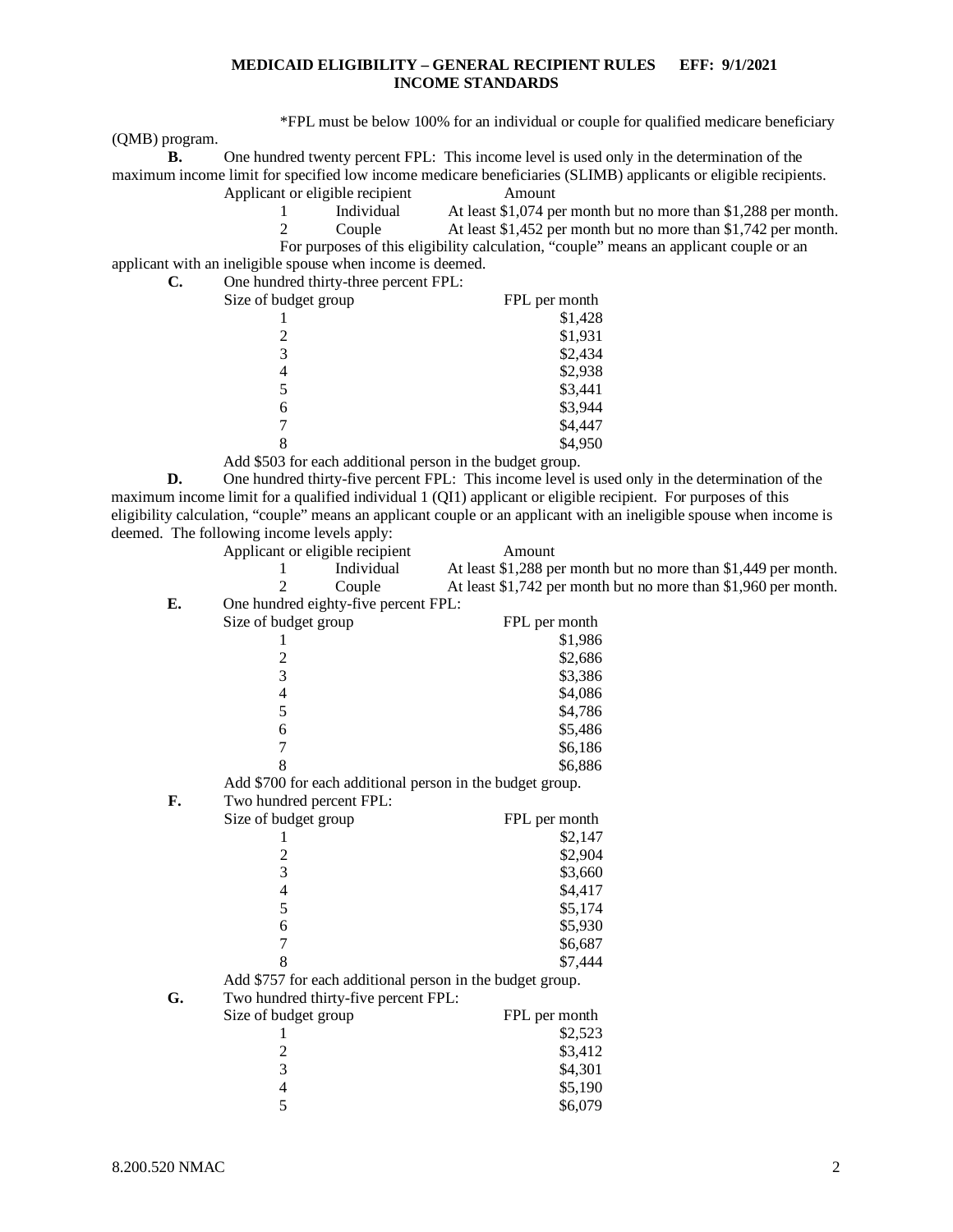|    | 6                                                         | \$6,968       |
|----|-----------------------------------------------------------|---------------|
|    |                                                           | \$7,857       |
|    |                                                           | \$8,746       |
|    | Add \$889 for each additional person in the budget group. |               |
| Н. | Two hundred fifty percent FPL:                            |               |
|    | Size of budget group                                      | FPL per month |
|    |                                                           | \$2,684       |
|    | 2                                                         | \$3,630       |
|    | 3                                                         | \$4,575       |
|    | 4                                                         | \$5,521       |
|    |                                                           | \$6,467       |
|    | 6                                                         | \$7,413       |
|    |                                                           | \$8,359       |
|    |                                                           | \$9,305       |

Add \$946 for each additional person in the budget group.

[8.200.520.11 NMAC - Rp, 8.200.520.11 NMAC, 8/28/2015; A/E, 4/1/2016; A/E, 9/14/2017; A, 2/1/2018; A/E, 5/17/2018; A, 9/11/2018; A/E, 4/11/2019; A, 7/30/2019, A/E, 8/11/2020; A, 12/15/2020; A/E, 4/1/2021; A, 9/1/2021]

## <span id="page-3-0"></span>**8.200.520.12 COST OF LIVING ADJUSTMENT (COLA) DISREGARD COMPUTATION:** The

countable social security benefit without the COLA is calculated using the COLA increase table as follows: **A.** divide the current gross social security benefit by the COLA increase in the most current year; the result is the social security benefit before the COLA increase;

**B.** divide the result from Subsection A above by the COLA increase from the previous period or year; the result is the social security benefit before the increase for that period or year; and

**C.** repeat Subsection B above for each year, through the year that the applicant or eligible recipient received both social security benefits and supplemental security income (SSI); the final result is the countable social security benefit.

| COLA Increase and disregard table |                 |               |                    |  |  |
|-----------------------------------|-----------------|---------------|--------------------|--|--|
|                                   | Period and year | COLA increase | $=$ benefit before |  |  |
| 1                                 | 2021 Jan - Dec  | 1.3           | Jan $21$           |  |  |
| $\overline{2}$                    | 2020 Jan - Dec  | 1.6           | Jan $20$           |  |  |
| 3                                 | 2019 Jan - Dec  | 2.8           | Jan 19             |  |  |
| 4                                 | 2018 Jan - Dec  | 2.0           | Jan 18             |  |  |
| 5                                 | 2017 Jan - Dec  | 0.3           | Jan $17$           |  |  |
| 6                                 | 2016 Jan - Dec  | $\theta$      | Jan $16$           |  |  |
| 7                                 | 2015 Jan - Dec  | 1.017         | Jan 15             |  |  |
| 8                                 | 2014 Jan - Dec  | 1.015         | Jan 14             |  |  |
| 9                                 | 2013 Jan - Dec  | 1.017         | Jan 13             |  |  |
| 10                                | 2012 Jan - Dec  | 1.037         | Jan $12$           |  |  |
| 11                                | 2011 Jan - Dec  | $\theta$      | Jan 11             |  |  |
| 12                                | 2010 Jan - Dec  | $\mathbf{1}$  | Jan $10$           |  |  |
| 13                                | 2009 Jan - Dec  | 1             | Jan 09             |  |  |
| 14                                | 2008 Jan - Dec  | 1.058         | Jan <sub>08</sub>  |  |  |
| 15                                | 2007 Jan - Dec  | 1.023         | Jan 07             |  |  |
| 16                                | 2006 Jan - Dec  | 1.033         | Jan <sub>06</sub>  |  |  |
| 17                                | 2005 Jan - Dec  | 1.041         | Jan 05             |  |  |
| 18                                | 2004 Jan - Dec  | 1.027         | Jan <sub>04</sub>  |  |  |
| 19                                | 2003 Jan - Dec  | 1.021         | Jan <sub>03</sub>  |  |  |
| 20                                | 2002 Jan - Dec  | 1.014         | Jan $02$           |  |  |
| 21                                | 2001 Jan - Dec  | 1.026         | Jan 01             |  |  |
| 22                                | 2000 Jan - Dec  | 1.035         | Jan 00             |  |  |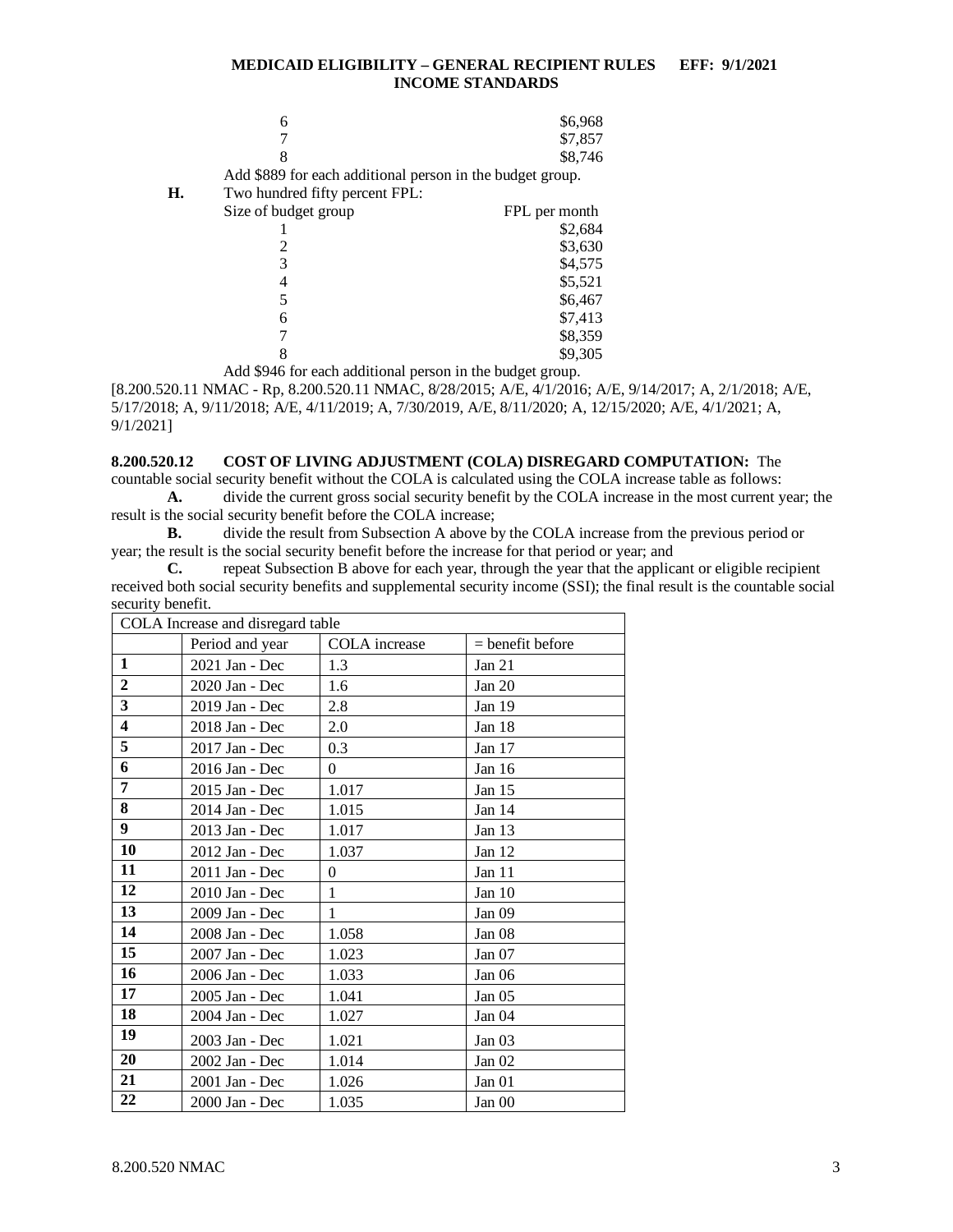| 23 | 1999 Jan - Dec         | 1.025 | Jan 99        |
|----|------------------------|-------|---------------|
| 24 | 1998 Jan - Dec         | 1.013 | Jan 98        |
| 25 | 1997 Jan - Dec         | 1.021 | Jan 97        |
| 26 | 1996 Jan - Dec         | 1.029 | Jan 96        |
| 27 | 1995 Jan - Dec         | 1.026 | Jan 95        |
| 28 | 1994 Jan - Dec         | 1.028 | Jan 94        |
| 29 | 1993 Jan - Dec         | 1.026 | Jan 93        |
| 30 | 1992 Jan - Dec         | 1.03  | Jan 92        |
| 31 | 1991 Jan - Dec         | 1.037 | Jan 91        |
| 32 | 1990 Jan - Dec         | 1.054 | Jan 90        |
| 33 | 1989 Jan - Dec         | 1.047 | Jan 89        |
| 34 | 1988 Jan - Dec         | 1.04  | Jan 88        |
| 35 | 1987 Jan - Dec         | 1.042 | Jan 87        |
| 36 | 1986 Jan - Dec         | 1.013 | Jan 86        |
| 37 | 1985 Jan - Dec         | 1.031 | Jan 85        |
| 38 | 1984 Jan - Dec         | 1.035 | Jan 84        |
| 39 | 1982 Jul - 1983        |       |               |
|    | Dec                    | 1.035 | Jul 82        |
| 40 | 1981 Jul - 1982        |       |               |
|    | Jun                    | 1.074 | <b>Jul 81</b> |
| 41 | 1980 Jul - 1981        |       |               |
| 42 | Jun<br>1979 Jul - 1980 | 1.112 | <b>Jul 80</b> |
|    | Jun                    | 1.143 | Jul 79        |
| 43 | 1978 Jul - 1979        |       |               |
|    | Jun                    | 1.099 | Jul 78        |
| 44 | 1977 Jul - 1978        |       |               |
|    | Jun                    | 1.065 | Jul 77        |
| 45 | 1977 Apr - 1977        |       |               |
|    | Jun                    | 1.059 | Apr 77        |

[8.200.520.12 NMAC - Rp, 8.200.520.12 NMAC, 8/28/2015; A/E, 1/1/2016; A/E, 3/1/2017; A/E, 5/17/2018; A, 9/11/2018; A, 4/11/2019; A, 7/30/2019; A/E, 8/11/2020; A, 12/15/2020; A/E, 4/1/2021; A, 9/1/2021]

<span id="page-4-0"></span>

| 8.200.520.13 | FEDERAL BENEFIT RATES (FBR) AND VALUE OF ONE-THIRD REDUCTION (VTR): |             |            |         |             |         |
|--------------|---------------------------------------------------------------------|-------------|------------|---------|-------------|---------|
| Year         | Individual                                                          | Institution | Individual | Couple: | Institution | . ouple |

| r ear            | maividual  | msutution  | maividual  | Couple     | msutution  | Couple     |
|------------------|------------|------------|------------|------------|------------|------------|
|                  | <b>FBR</b> | <b>FBR</b> | <b>VTR</b> | <b>FBR</b> | <b>FBR</b> | <b>VTR</b> |
| 1/89 to 1/90     | \$368      | \$30       | \$122.66   | \$553      | \$60       | \$184.33   |
| 1/90 to 1/91     | \$386      | \$30       | \$128.66   | \$579      | \$60       | \$193.00   |
| $1/91$ to $1/92$ | \$407      | \$30       | \$135.66   | \$610      | \$60       | \$203.33   |
| $1/92$ to $1/93$ | \$422      | \$30       | \$140.66   | \$633      | \$60       | \$211.00   |
| 1/93 to 1/94     | \$434      | \$30       | \$144.66   | \$652      | \$60       | \$217.33   |
| 1/94 to 1/95     | \$446      | \$30       | \$148.66   | \$669      | \$60       | \$223.00   |
| $1/95$ to $1/96$ | \$458      | \$30       | \$152.66   | \$687      | \$60       | \$229.00   |
| 1/96 to 1/97     | \$470      | \$30       | \$156.66   | \$705      | \$60       | \$235.00   |
| 1/97 to 1/98     | \$484      | \$30       | \$161.33   | \$726      | \$60       | \$242.00   |
| 1/98 to 1/99     | \$494      | \$30       | \$164.66   | \$741      | \$60       | \$247.00   |
| $1/99$ to $1/00$ | \$500      | \$30       | \$166.66   | \$751      | \$60       | \$250.33   |
| $1/00$ to $1/01$ | \$512      | \$30       | \$170.66   | \$769      | \$60       | \$256.33   |
| $1/01$ to $1/02$ | \$530      | \$30       | \$176.66   | \$796      | \$60       | \$265.33   |
| 1/02 to 1/03     | \$545      | \$30       | \$181.66   | \$817      | \$60       | \$272.33   |
| $1/03$ to $1/04$ | \$552      | \$30       | \$184.00   | \$829      | \$60       | \$276.33   |
| $1/04$ to $1/05$ | \$564      | \$30       | \$188      | \$846      | \$60       | \$282.00   |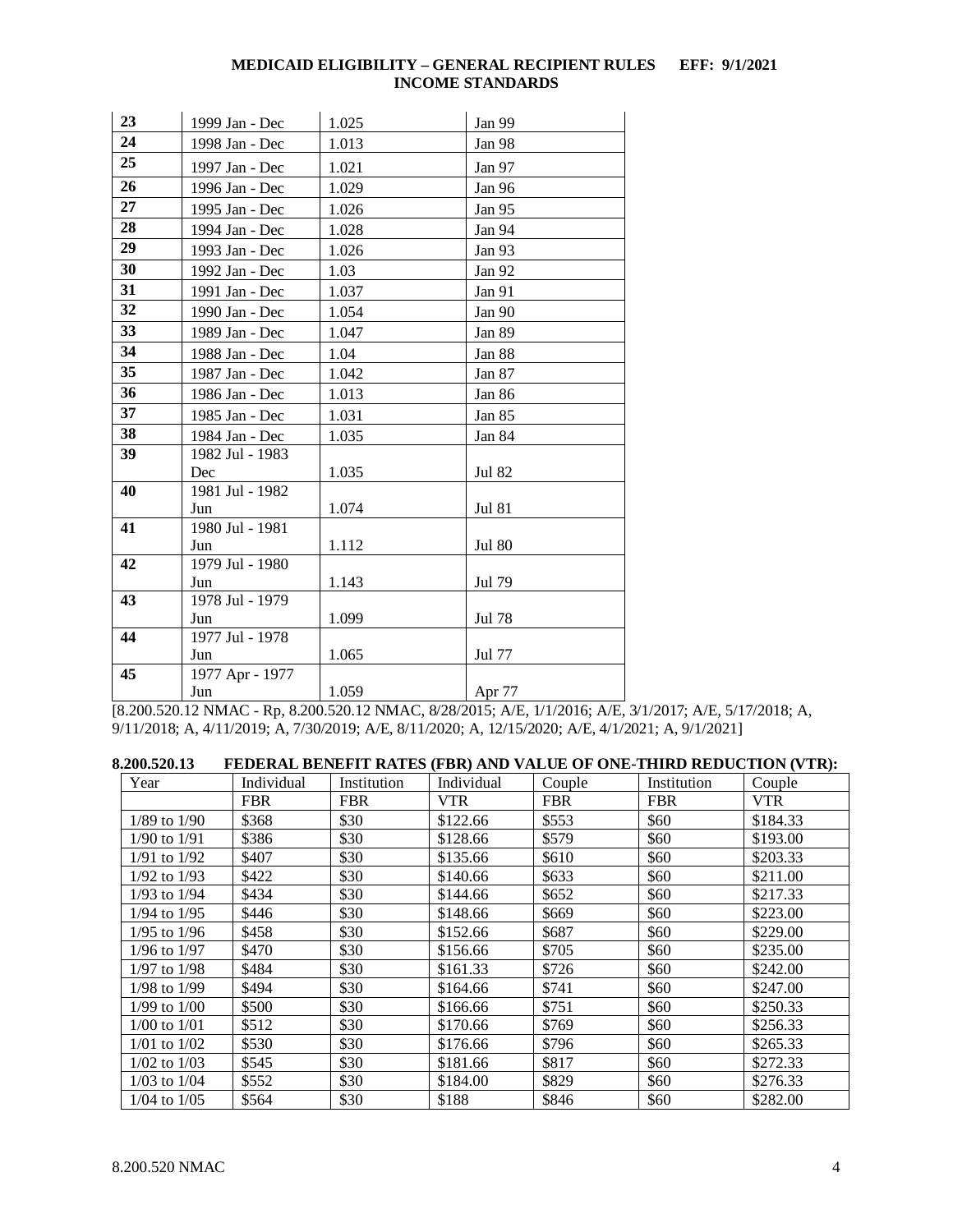| $1/05$ to $1/06$  | \$579 | \$30 | \$193    | \$869   | \$60 | \$289.66 |
|-------------------|-------|------|----------|---------|------|----------|
| $1/06$ to $1/07$  | \$603 | \$30 | \$201    | \$904   | \$60 | \$301.33 |
| $1/07$ to $1/08$  | \$623 | \$30 | \$207.66 | \$934   | \$60 | \$311.33 |
| $1/08$ to $1/09$  | \$637 | \$30 | \$212.33 | \$956   | \$60 | \$318.66 |
| $1/09$ to $1/10$  | \$674 | \$30 | \$224.66 | \$1,011 | \$60 | \$337    |
| $1/10$ to $1/11$  | \$674 | \$30 | \$224.66 | \$1,011 | \$60 | \$337    |
| $1/11$ to $1/12$  | \$674 | \$30 | \$224.66 | \$1,011 | \$60 | \$337    |
| $1/12$ to $1/13$  | \$698 | \$30 | \$232.66 | \$1,048 | \$60 | \$349.33 |
| $1/13$ to $1/14$  | \$710 | \$30 | \$237    | \$1,066 | \$60 | \$355    |
| $1/14$ to $1/15$  | \$721 | \$30 | \$240    | \$1082  | \$60 | \$361    |
| $1/15$ to $12/15$ | \$733 | \$30 | \$244    | \$1,100 | \$60 | \$367    |
| $1/16$ to $12/16$ | \$733 | \$30 | \$244    | \$1,100 | \$60 | \$367    |
| $1/17$ to $12/17$ | \$735 | \$30 | \$245    | \$1,103 | \$60 | \$368    |
| $1/18$ to $12/18$ | \$750 | \$30 | \$250    | \$1,125 | \$60 | \$375    |
| $1/19$ to $12/19$ | \$771 | \$30 | \$257    | \$1,157 | \$60 | \$386    |
| $1/20$ to $12/20$ | \$783 | \$30 | \$261    | \$1,175 | \$60 | \$392    |
| $1/21$ to $12/21$ | \$794 | \$30 | \$264.66 | \$1.191 | \$60 | \$397    |

**A.** Ineligible child deeming allocation is \$397.<br>**B.** Part B premium is \$148.50 per month.

**B.** Part B premium is \$148.50 per month.<br>**C.** VTR (value of one third reduction) is u

**C.** VTR (value of one third reduction) is used when an individual or a couple lives in the household of another and receives food and shelter from the household or when the individual or the couple is living on his or her own household but receiving support and maintenance from others.

**D.** The SSI resource standard is \$2000 for an individual and \$3000 for a couple. [8.200.520.13 NMAC - Rp, 8.200.520.13 NMAC, 8/28/2015; A/E, 1/1/2016; A/E, 3/1/2017; A/E, 5/17/2018; A, 9/11/2018; A/E, 4/11/2019; A, 7/30/2019; A/E, 8/11/2020; A, 12/15/2020; A/E, 4/1/2021; A, 9/1/2021]

## <span id="page-5-0"></span>**8.200.520.14 UNISEX LIFE ESTATE AND REMAINDER INTEREST TABLES:**

| Age                      | Life Estate | Remainder |
|--------------------------|-------------|-----------|
| 0                        | .97188      | .02812    |
| $\mathbf{1}$             | .98988      | .01012    |
| $\overline{c}$           | .99017      | .00983    |
| 3                        | .99008      | .00992    |
| $\overline{\mathcal{L}}$ | .98981      | .01019    |
| 5                        | .98938      | .01062    |
| 6                        | .98884      | .01116    |
| $\overline{7}$           | .98822      | .01178    |
| 8                        | .98748      | .01252    |
| 9                        | .98663      | .01337    |
| 10                       | .98565      | .01435    |
| 11                       | .98453      | .01547    |
| 12                       | .98329      | .01671    |
| 13                       | .98198      | .01802    |
| 14                       | .98066      | .01934    |
| 15                       | .97937      | .02063    |
| 16                       | .97815      | .02185    |
| 17                       | .97700      | .02300    |
| 18                       | .97590      | .02410    |
| 19                       | .97480      | .02520    |
| 20                       | .97365      | .02635    |
| 21                       | .97245      | .02755    |
| 22                       | .97120      | .02880    |
| 23                       | .96986      | .03014    |
| 24                       | .96841      | .03159    |
| 25                       | .96678      | .03322    |
| 26                       | .96495      | .03505    |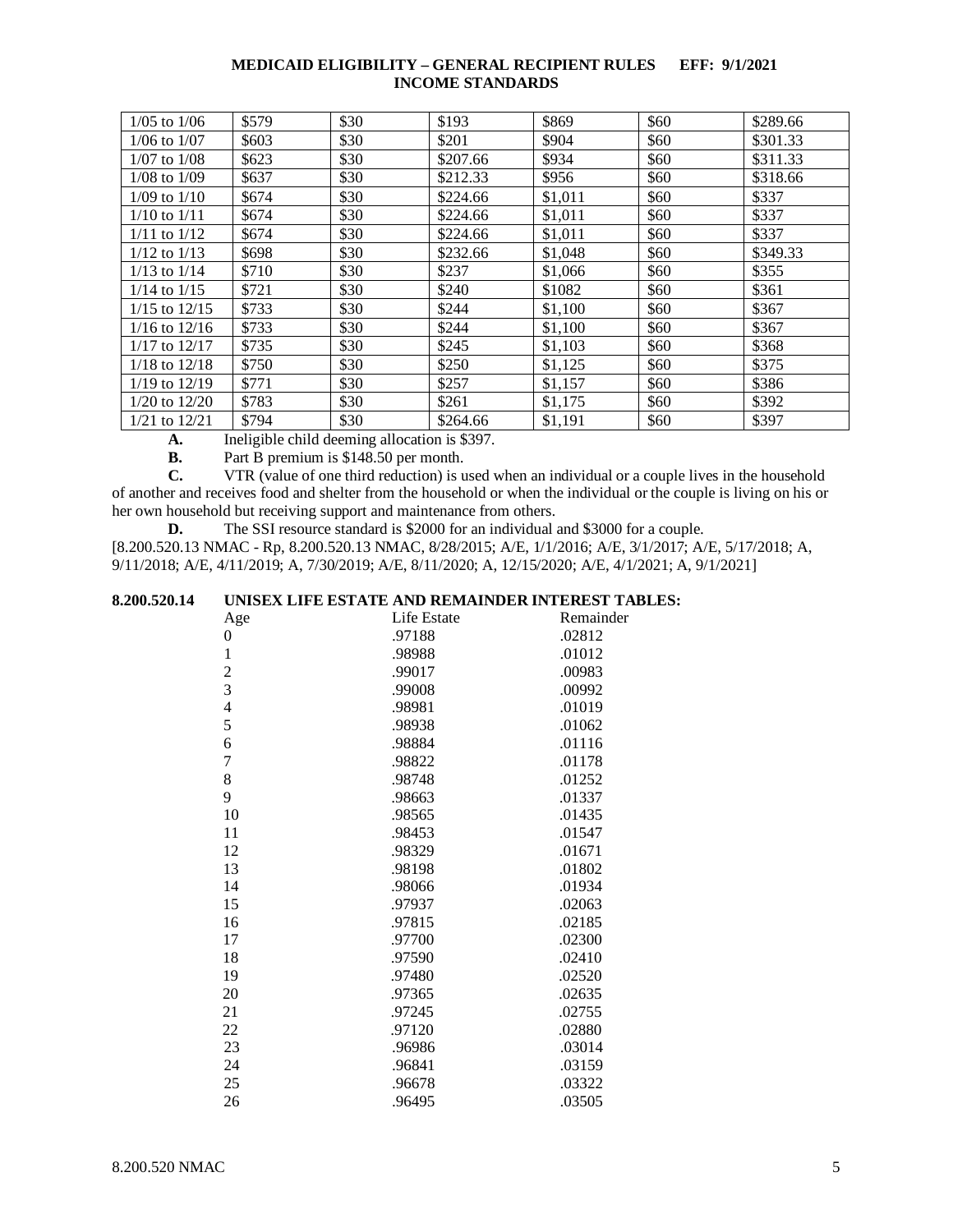| 27 | .96290 | .03710 |
|----|--------|--------|
| 28 | .96062 | .03938 |
| 29 | .95813 | .04187 |
| 30 | .95543 | .04457 |
| 31 | .95243 | .04746 |
| 32 | .94942 | .05058 |
|    |        |        |
| 33 | .94608 | .05392 |
| 34 | .94250 | .05750 |
| 35 | .93868 | .06132 |
| 36 | .93460 | .06540 |
| 37 | .93026 | .06974 |
| 38 | .92567 | .07433 |
| 39 | .92083 | .07917 |
| 40 | .91571 | .08429 |
| 41 | .91030 | .08970 |
|    |        |        |
| 42 | .90457 | .09543 |
| 43 | .89855 | .10145 |
| 44 | .89221 | .10779 |
| 45 | .88558 | .11442 |
| 46 | .87863 | .12137 |
| 47 | .87137 | .12863 |
| 48 | .86374 | .13626 |
| 49 | .85578 | .14422 |
| 50 | .84743 | .15257 |
| 51 | .83674 | .16126 |
| 52 | .82969 | .17031 |
|    |        |        |
| 53 | .82028 | .17972 |
| 54 | .81054 | .18946 |
| 55 | .80046 | .19954 |
| 56 | .79006 | .20994 |
| 57 | .77931 | .22069 |
| 58 | .76822 | .23178 |
| 59 | .75675 | .24325 |
| 60 | .74491 | .25509 |
| 61 | .73267 | .26733 |
| 62 | .72002 | .27998 |
|    |        |        |
| 63 | .70696 | .29304 |
| 64 | .69352 | .30648 |
| 65 | .67970 | .32030 |
| 66 | .66551 | .33449 |
| 67 | .65098 | .34902 |
| 68 | .63610 | .36690 |
| 69 | .62086 | .37914 |
| 70 | .60522 | .39478 |
| 71 | .58914 | .41086 |
| 72 | .57261 | .42739 |
| 73 | .55571 | .44429 |
| 74 | .53862 | .46138 |
|    |        |        |
| 75 | .52149 | .47851 |
| 76 | .50441 | .49559 |
| 77 | .48742 | .51258 |
| 78 | .47049 | .52951 |
| 79 | .45357 | .54643 |
| 80 | .43659 | .56341 |
| 81 | .41967 | .58033 |
| 82 | .42095 | .59705 |
|    |        |        |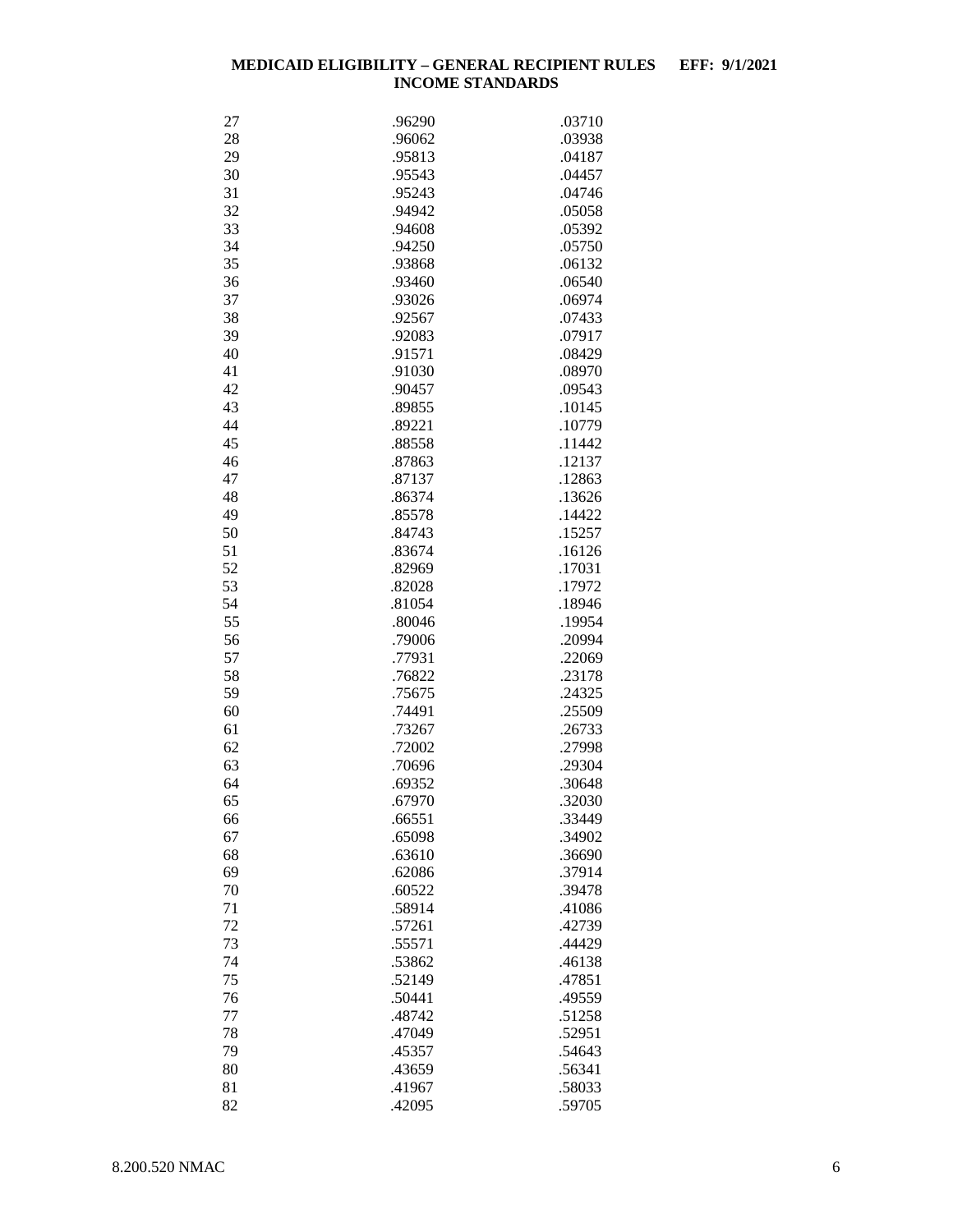| 83  | .38642 | .61358 |
|-----|--------|--------|
| 84  | .36998 | .63002 |
| 85  | .35359 | .64641 |
| 86  | .33764 | .66236 |
| 87  | .32262 | .67738 |
| 88  | .30859 | .69141 |
| 89  | .29526 | .70474 |
| 90  | .28221 | .71779 |
| 91  | .26955 | .73045 |
| 92  | .25771 | .74229 |
| 93  | .24692 | .75308 |
| 94  | .23728 | .76272 |
| 95  | .22887 | .77113 |
| 96  | .22181 | .77819 |
| 97  | .21550 | .78450 |
| 98  | .21000 | .79000 |
| 99  | .20486 | .79514 |
| 100 | .19975 | .80025 |
| 101 | .19532 | .80468 |
| 102 | .19054 | .80946 |
| 103 | .18437 | .81563 |
| 104 | .17856 | .82144 |
| 105 | .16962 | .83038 |
| 106 | .15488 | .84512 |
| 107 | .13409 | .86591 |
| 108 | .10068 | .89932 |
| 109 | .04545 | .95455 |

[8.200.520.14 NMAC - Rp, 8.200.520.14 NMAC, 8/28/2015]

#### <span id="page-7-0"></span>**8.200.520.15 SUPPLEMENTAL SECURITY INCOME (SSI) LIVING ARRANGEMENTS:**

**A.** Individual living in his or her own household who own or rent:

Payment amount: \$794 Individual

\$1,191 Couple

**B.** Individual receiving support and maintenance payments: For an individual or couple living in his or her own household, but receiving support and maintenance from others (such as food, shelter or clothing), subtract the value of one third reduction (VTR).<br>Payment amount:

 $$794 - $264.66 = $529.34$  Individual  $$1,191 - $397 = $794$  Couple

**C.** Individual or couple living household of another: For an individual or couple living in another person's household and not contributing his or her pro-rata share of household expenses, subtract the VTR. Payment amount: \$794 - \$264.66 = \$529.34 Individual

 $$1,191 - $397 = $794$  Couple

**D.** Child living in home with his or her parent:

Payment amount: \$794

**E.** Individual in institution:

Payment amount: \$30.00

[8.200.520.15 NMAC - Rp, 8.200.520.15 NMAC, 8/28/2015; A/E, 3/1/2017; A/E, 5/17/2018; A, 9/11/2018; A/E, 4/11/2019; A, 7/30/2019; A/E, 8/11/2020; A, 12/15/2020; A/E, 4/1/2021; A, 9/1/2021]

## <span id="page-7-1"></span>**8.200.520.16 MAXIMUM COUNTABLE INCOME FOR INSTITUTIONAL CARE MEDICAID AND HOME AND COMMUNITY BASED WAIVER SERVICES (HCBS) CATEGORIES:** Effective January 1,

2021, the maximum countable monthly income standard for institutional care medicaid and the home and community based waiver categories is \$2,382.

[8.200.520.16 NMAC - Rp, 8.200.520.16 NMAC, 8/28/2015; A/E, 3/1/2017; A/E, 5/17/2018; A, 9/11/2018; A/E, 4/11/2019; A, 7/30/2019; A/E, 8/11/2020; A, 12/15/2020; A/E, 4/1/2021; A, 9/1/2021]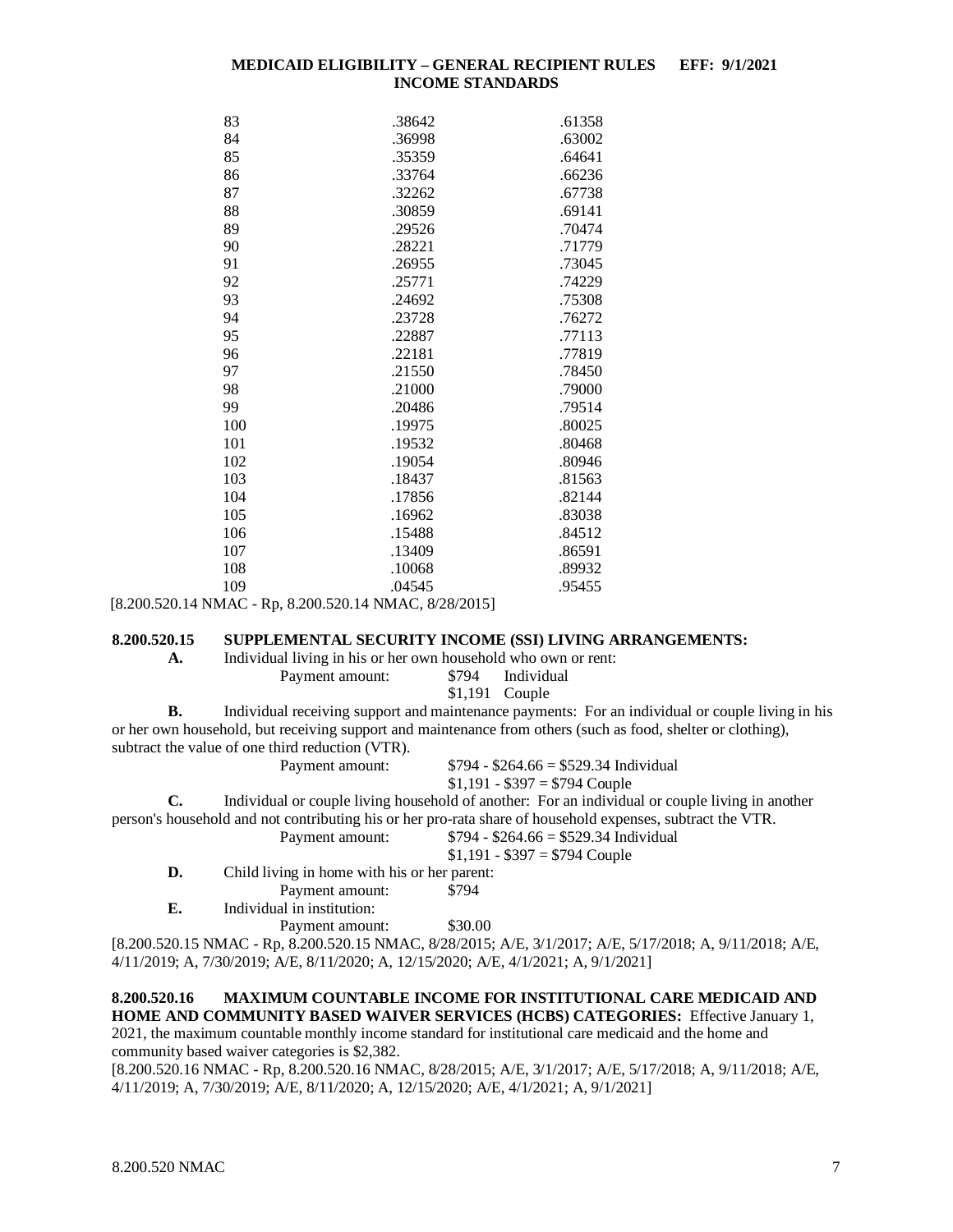#### <span id="page-8-0"></span>**8.200.520.17 MAXIMUM COUNTABLE INCOME FOR CHILDREN YOUTH AND FAMILIES**

**(CYFD):** Effective July 1, 1995, the maximum countable monthly income standard for CYFD medicaid is \$231.00. [8.200.520.17 NMAC - Rp, 8.200.520.17 NMAC, 8/28/2015]

### <span id="page-8-1"></span>**8.200.520.18 SSI RELATED CATEGORIES - DEEMING INCOME WHEN AN APPLICANT CHILD IS LIVING WITH INELIGIBLE PARENT:**

- **A.** Monthly computation:
	- (1) total gross unearned income of parent;<br>(2) deduct living allowance for ineligible of

**(2)** deduct living allowance for ineligible child and SSI-eligible sponsored alien (one half of the monthly SSI FBR LA code A\*) for each ineligible child/SSI-eligible sponsored alien);

- **(3)** subtotal;
- **(4)** deduct \$20.00 general income exclusion 20.00;
- **(5)** unearned income subtotal;
- **(6)** total gross earned income of parent;

**(7)** deduct any remaining allocation for ineligible child and/or SSI-eligible sponsored alien; see Paragraph (2) above;

**(8)** subtotal;

**(9)** deduct any remaining portion of the \$20.00 general income exclusion only if not already totally deducted in Paragraph (4) above;

- **(10)** subtotal;
- **(11)** deduct \$65.00; do not apply this deduction if the only income is unearned 65.00;
- **(12)** subtotal;

**(13)** subtract one-half of Paragraph (12); do not apply this deduction if the only income is

unearned;

- **(14)** earned income subtotal;
- **(15)** total of Paragraph (5) plus Paragraph (14);

**(16)** deduct parental allocation (1 parent = SSI FBR for an individual LA code  $A^*$ ) (2 parents  $=$  SSI FBR for an eligible couple LA code A\*);

**(17)** income deemed to applicant child; if there is more than one applicant child, divide this amount equally between the children: **\*** LA Code A = the full SSI FBR for an individual or a couple.

**B.** If the deemed income plus the applicant child's separate income exceeds the income standard for an individual, the applicant child is not eligible for that month.

[8.200.520.18 NMAC - Rp, 8.200.520.18 NMAC, 8/28/2015]

#### <span id="page-8-2"></span>**8.200.520.19 LIFE EXPECTANCY TABLES: A. Males:**

| .              | --------   |     |            |     |            |
|----------------|------------|-----|------------|-----|------------|
|                | Life       |     | Life       |     | Life       |
| Age            | expectancy | Age | expectancy | Age | expectancy |
| $\theta$       | 71.80      | 40  | 35.05      | 80  | 6.98       |
| 1              | 71.53      | 41  | 34.15      | 81  | 6.59       |
| $\overline{2}$ | 70.58      | 42  | 33.26      | 82  | 6.21       |
| 3              | 69.62      | 43  | 32.37      | 83  | 5.85       |
| 4              | 68.65      | 44  | 31.49      | 84  | 5.51       |
| 5              | 67.67      | 45  | 30.61      | 85  | 5.19       |
| 6              | 66.69      | 46  | 29.74      | 86  | 4.89       |
| 7              | 65.71      | 47  | 28.88      | 87  | 4.61       |
| 8              | 64.73      | 48  | 28.02      | 88  | 4.34       |
| 9              | 63.74      | 49  | 27.17      | 89  | 4.09       |
| 10             | 62.75      | 50  | 26.32      | 90  | 3.86       |
| 11             | 61.76      | 51  | 25.48      | 91  | 3.64       |
| 12             | 60.78      | 52  | 24.65      | 92  | 3.43       |
| 13             | 59.79      | 53  | 23.82      | 93  | 3.24       |
| 14             | 58.82      | 54  | 23.01      | 94  | 3.06       |
| 15             | 57.85      | 55  | 22.21      | 95  | 2.90       |
| 16             | 56.91      | 56  | 21.43      | 96  | 2.74       |
| 17             | 55.97      | 57  | 20.66      | 97  | 2.60       |
|                |            |     |            |     |            |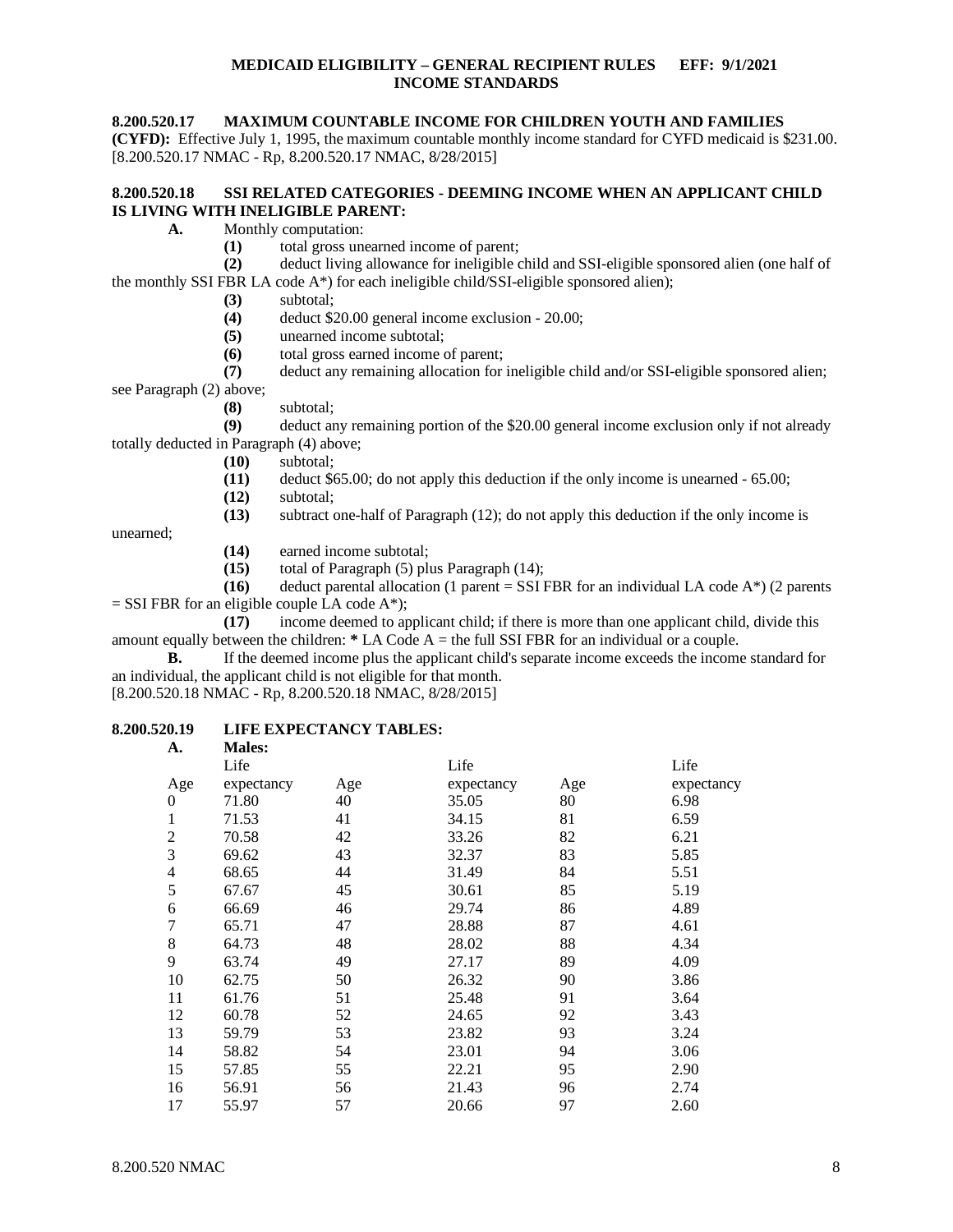| 18               | 55.05           | 58  | 19.90      | 98  | 2.47       |
|------------------|-----------------|-----|------------|-----|------------|
| 19               | 54.13           | 59  | 19.15      | 99  | 2.34       |
| 20               | 53.21           | 60  | 18.42      | 100 | 2.22       |
| 21               | 52.29           | 61  | 17.70      | 101 | 2.11       |
| 22               | 51.38           | 62  | 16.99      | 102 | 1.99       |
| 23               | 50.46           | 63  | 16.30      | 103 | 1.89       |
| 24               | 49.55           | 64  | 15.62      | 104 | 1.78       |
| 25               | 48.63           | 65  | 14.96      | 105 | 1.68       |
| 26               | 47.72           | 66  | 14.32      | 106 | 1.59       |
| 27               | 46.80           | 67  | 13.70      | 107 | 1.50       |
| 28               | 45.88           | 68  | 13.09      | 108 | 1.41       |
| 29               | 44.97           | 69  | 12.50      | 109 | 1.33       |
| 30               | 44.06           | 70  | 11.92      | 110 | 1.25       |
| 31               | 43.15           | 71  | 11.35      | 111 | 1.17       |
| 32               | 42.24           | 72  | 10.80      | 112 | 1.10       |
| 33               | 41.33           | 73  | 10.27      | 113 | 1.02       |
| 34               | 40.23           | 74  | 9.27       | 114 | 0.96       |
| 35               | 39.52           | 75  | 9.24       | 115 | 0.89       |
| 36               | 38.62           | 76  | 8.76       | 116 | 0.83       |
| 37               | 37.73           | 77  | 8.29       | 117 | 0.77       |
| 38               | 36.83           | 78  | 7.83       | 118 | 0.71       |
| 39               | 35.94           | 79  | 7.40       | 119 | 0.66       |
| <b>B.</b>        | <b>Females:</b> |     |            |     |            |
|                  | Life            |     | Life       |     | Life       |
| Age              | expectancy      | Age | expectancy | Age | expectancy |
| $\boldsymbol{0}$ | 78.79           | 40  | 40.61      | 80  | 9.11       |
| $\mathbf{1}$     | 78.42           | 41  | 39.66      | 81  | 8.58       |
| $\overline{c}$   | 77.48           | 42  | 38.72      | 82  | 8.06       |
| 3                | 76.51           | 43  | 37.78      | 83  | 7.56       |
| $\overline{4}$   | 75.54           | 44  | 36.85      | 84  | 7.08       |
| 5                | 74.56           | 45  | 35.92      | 85  | 6.63       |
| 6                | 73.57           | 46  | 35.00      | 86  | 6.20       |
| $\boldsymbol{7}$ | 72.59           | 47  | 34.08      | 87  | 5.79       |
| $\,8\,$          | 71.60           | 48  | 33.17      | 88  | 5.41       |
| 9                | 70.61           | 49  | 32.27      | 89  | 5.05       |
| 10               | 69.62           | 50  | 31.37      | 90  | 4.71       |
| 11               | 68.63           | 51  | 30.48      | 91  | 4.40       |
| 12               | 67.64           | 52  | 29.60      | 92  | 4.11       |
| 13               | 66.65           | 53  | 28.72      | 93  | 3.84       |
| 14               | 65.67           | 54  | 27.86      | 94  | 3.59       |
| 15               | 64.68           | 55  | 27.00      | 95  | 3.36       |
| 16               | 63.71           | 56  | 26.15      | 96  | 3.16       |
| 17               | 62.74           | 57  | 25.31      | 97  | 2.97       |
| 18               | 61.77           | 58  | 24.48      | 98  | 2.80       |
| 19               | 60.80           | 59  | 23.67      | 99  | 2.64       |
| 20               | 59.83           | 60  | 22.86      | 100 | 2.48       |
| 21               | 58.86           | 61  | 22.06      | 101 | 2.34       |
| 22               | 57.89           | 62  | 21.27      | 102 | 2.20       |
| 23               | 56.92           | 63  | 20.49      | 103 | 2.06       |
| 24               | 55.95           | 64  | 19.72      | 104 | 1.93       |
| 25               | 54.98           | 65  | 18.96      | 105 | 1.81       |
| 26               | 54.02           | 66  | 18.21      | 106 | 1.69       |
| 27               | 53.05           | 67  | 17.48      | 107 | 1.58       |
| 28               | 52.08           | 68  | 16.76      | 108 | 1.48       |
| 29               | 51.12           | 69  | 16.04      | 109 | 1.38       |
| 30               | 50.15           | 70  | 15.35      | 110 | 1.28       |
|                  |                 |     |            |     |            |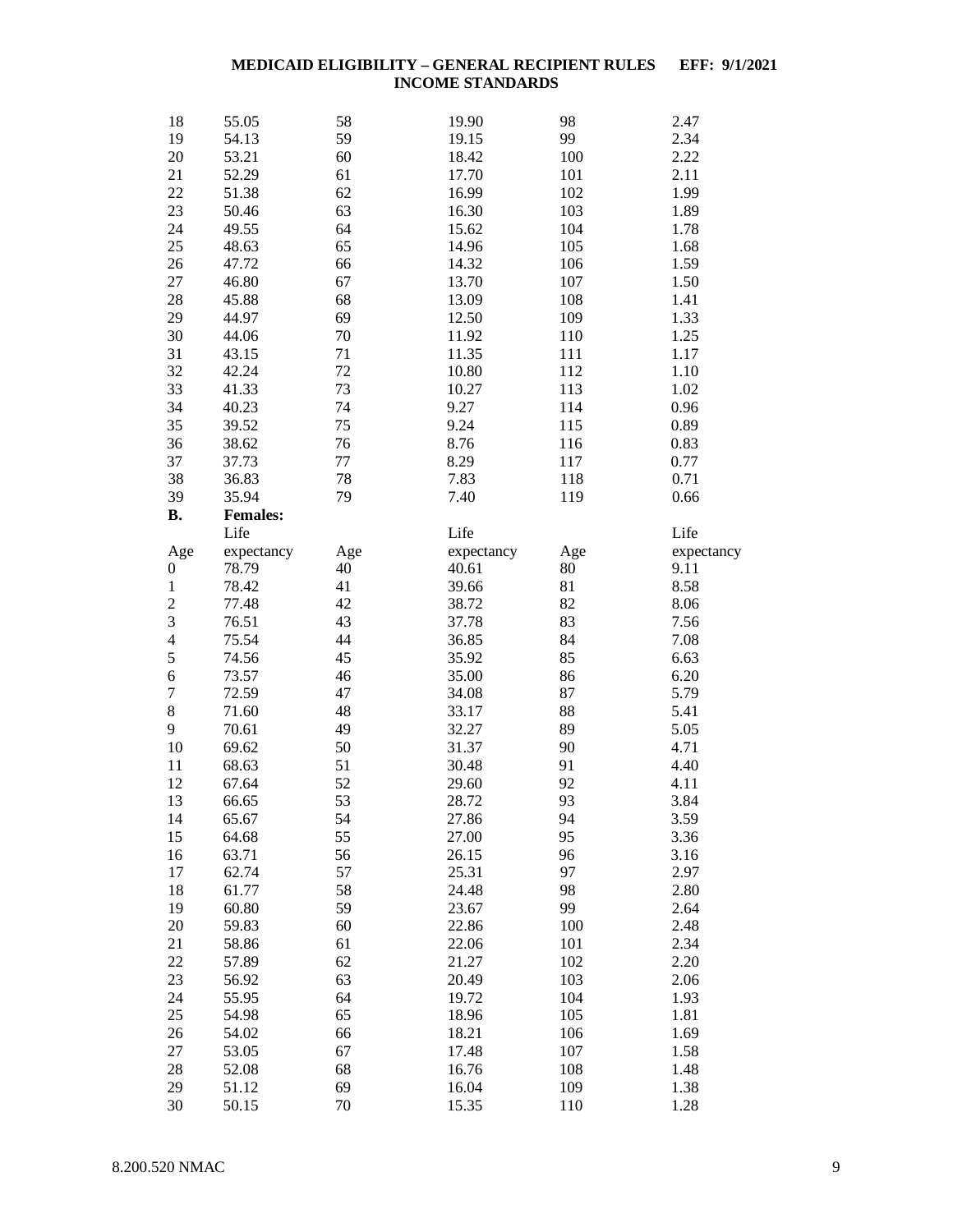| 31 | 49.19 | 71 | 14.66 | 111 | 1.19 |
|----|-------|----|-------|-----|------|
| 32 | 48.23 | 72 | 13.99 | 112 | 1.10 |
| 33 | 47.27 | 73 | 13.33 | 113 | 1.02 |
| 34 | 46.31 | 74 | 12.68 | 114 | 0.96 |
| 35 | 45.35 | 75 | 12.05 | 115 | 0.89 |
| 36 | 44.40 | 76 | 11.43 | 116 | 0.83 |
| 37 | 43.45 | 77 | 10.83 | 117 | 0.77 |
| 38 | 42.50 | 78 | 10.24 | 118 | 0.71 |
| 39 | 41.55 | 79 | 9.67  | 119 | 0.66 |

[8.200.520.19 NMAC - Rp, 8.200.520.19 NMAC, 8/28/2015]

## <span id="page-10-0"></span>**8.200.520.20 COVERED QUARTER INCOME STANDARD:**

| Date                  | Calendar Quarter Amount      |
|-----------------------|------------------------------|
| Jan. 2021 - Dec. 2021 | \$1,470 per calendar quarter |
| Jan. 2020 - Dec. 2020 | \$1,410 per calendar quarter |
| Jan. 2019 - Dec. 2019 | \$1,360 per calendar quarter |
| Jan. 2018 - Dec. 2018 | \$1,320 per calendar quarter |
| Jan. 2017 - Dec. 2017 | \$1,300 per calendar quarter |
| Jan. 2016 - Dec. 2016 | \$1,260 per calendar quarter |
| Jan. 2015 - Dec. 2015 | \$1,220 per calendar quarter |
| Jan. 2014 - Dec. 2014 | \$1,200 per calendar quarter |
| Jan. 2013 - Dec. 2013 | \$1,160 per calendar quarter |
| Jan. 2012 - Dec. 2012 | \$1,130 per calendar quarter |
| Jan. 2011 - Dec. 2011 | \$1,120 per calendar quarter |
| Jan. 2010 - Dec. 2010 | \$1,120 per calendar quarter |
| Jan. 2009 - Dec. 2009 | \$1,090 per calendar quarter |
| Jan. 2008 - Dec. 2008 | \$1,050 per calendar quarter |
| Jan. 2007 - Dec. 2007 | \$1,000 per calendar quarter |
| Jan. 2006 - Dec. 2006 | \$970 per calendar quarter   |
| Jan. 2005 - Dec. 2005 | \$920 per calendar quarter   |
| Jan. 2004 - Dec. 2004 | \$900 per calendar quarter   |
| Jan. 2003 - Dec. 2003 | \$890 per calendar quarter   |
| Jan. 2002 - Dec. 2002 | \$870 per calendar quarter   |

[8.200.520.20 NMAC - Rp, 8.200.520.20 NMAC, 8/28/2015; A/E, 1/1/2016; A/E, 03/01/2017; A/E, 5/17/2018; A, 9/11/2018; A/E, 4/11/2019; A, 7/30/2019; A/E, 8/11/2020; A, 12/15/2020; A/E, 4/1/2021; A, 9/1/2021]

## <span id="page-10-1"></span>**8.200.520.21 STANDARD OF NEED (SON):**

|                                | Gross income test                                      | Net income test  |
|--------------------------------|--------------------------------------------------------|------------------|
| <b>Budget</b><br>group<br>size | One hundred eighty-five<br>percent<br>Standard of need | Standard of need |
|                                | 049/059 Refugee                                        | 049/059 Refugee  |
|                                | \$791                                                  | \$266            |
| 2                              | \$1,072                                                | \$357            |
| 3                              | \$1,352                                                | \$447            |
| 4                              | \$1,633                                                | \$539            |
| 5                              | \$1,913                                                | \$630            |
| 6                              | \$2,194                                                | \$721            |
| 7                              | \$2,474                                                | \$812            |
| 8                              | \$2,755                                                | \$922            |
| $+1$                           | $+$ \$281                                              | $+$ \$91         |